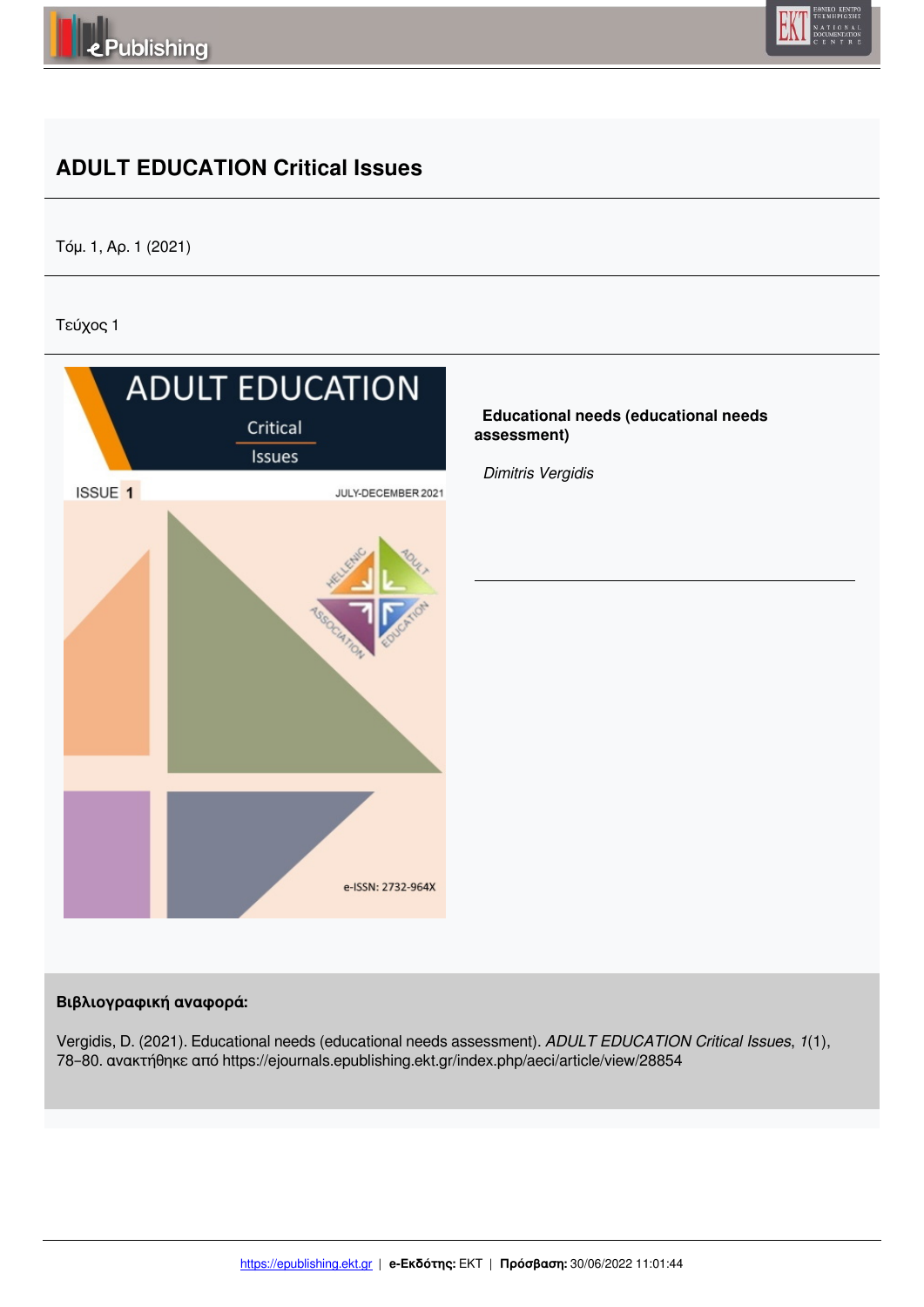## **Educational needs**

#### **(Educational Needs Assessment)**

#### **Dimitris Vergidis**

University of Patras, vergidis@upatras.gr

Freire's view that the content of education cannot be based on what educators think is best to be taught to the learners, gets to the heart of the matter of adults' needs assessment in a very concise way.

The baseline for organizing the programmatic content of adult education, according to Freire, should be the existing concrete situation, which is problematized, i.e. it is posed as a problem. In order to define the thematic content of the adult education programs within an area, specific investigation is required. The assessment team, at first, exploits secondary sources to register and analyze the current situation in the area. Afterwards, the team cooperates with volunteer informants, gathering more facts on the important data of the area. Participatory research continues with on-the-spot visits of the investigators, in order to approach the population's reality, through discussions with the habitants and observation. The research material is gathered and analyzed by the investigators, the informants and representatives of the habitants, aiming to organize the programmatic content of the educational action.

During the second stage of the investigation, the team codifies the problems and contradictions that have been chosen. These codifications (schemes, photographs, posters, short texts, sketches, etc.) should present situations that are familiar to the population of the area (existential situations), given that, according to Freire, the habitants engage actively when codifications are directly relevant to their needs. However, as he points out, it is common that the participating local habitants do not realize the relation between their needs and the direct and indirect causes of those needs.

During the third stage of the investigation, thematic cycles of investigation are scheduled. In every cycle of investigation, a maximum of twenty people may participate from the local habitants, apart from the coordinator, along with a psychologist and a sociologist. According to Freire, 10% of the local population should participate in the "cycles of investigation".

In the last stage of the investigation, the themes that have emerged from the discussions with the participants (generative themes) are classified by the investigators into the various social sciences, by conducting a cross-sector/ interdisciplinary study. After the codification of the issues and their classification into chapters has been completed, the educational material should be prepared (photographs, posters, slides, movies, texts, etc.).

When the necessary resources to carry out the thematic investigation are not available, Freire specifies that educators may, based on the available secondary sources, choose certain core issues for the first educational meetings. Moreover, they structure any further thematic investigation together with the participants, so that the content of education reflects their needs.

Diametrically opposed to Freire's approach on educational needs is Parsons' Structural Functionalist approach. According to Parsons, what is socially expected becomes individually required. Culture (common values, rules, knowledge and beliefs) define social structure: social positions (status) and social roles performed by individuals. The individuals during their socialization acquire implicit needs that require them to fulfill the expectations and demands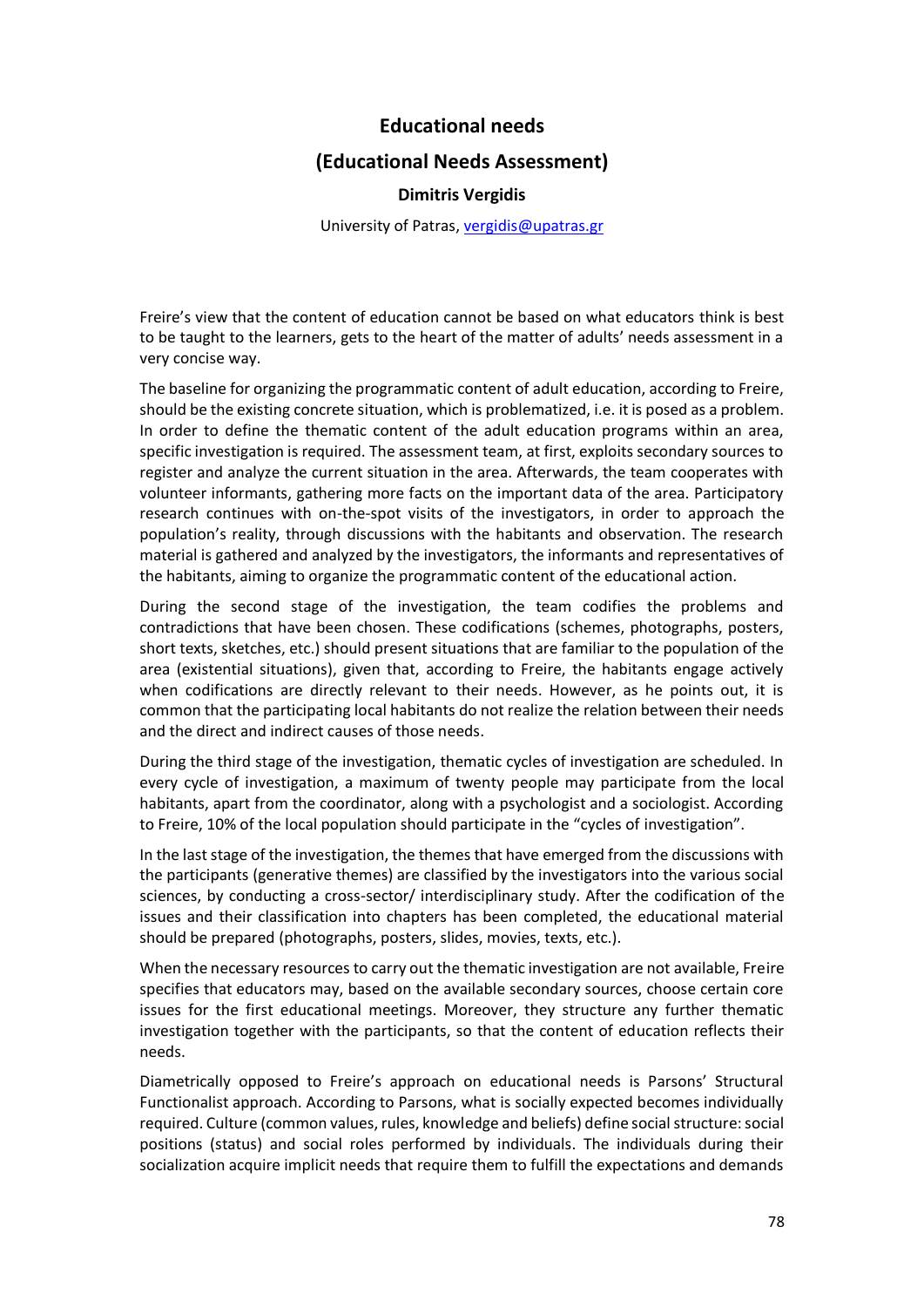of the reference groups, which constitute their role. Consequently, the individuals' educational needs are socially predetermined and consist of the expected knowledge, competencies and attitudes they role bearers should have in order to effectively perform it. The needs expressed as the people's explicit requests derive from the social structures – they are a subjective expression of the objective needs – and it is thought that they should converge with the functional prerequisites of social structure. Any dysfunctions and structural tensions within a social organization create new educational needs.

The concept of "need", according to the above, should not be confused with any related concepts, such as:

- **-** Necessity, which leads to the uncritical acceptance of any educational program which is presented as a "necessity". Necessities by definition are not subject to collective investigation, dialogue and negotiation.
- **-** Wish, which points to subjectivism without any criteria.
- **-** Demand, which points to automatisms of the market and the sum of individual or collective requests.
- **-** Preferences, which are based on the assumption of people's rational choice.

In the area of continuing vocational training, in order to define the educational needs we may exploit the available professional profiles or perhaps carry out task analysis or skill needs analysis for the specific occupations and working positions. The aim is to determine the knowledge and skills – competencies which are required to pursue a specific occupation or a working position and, more generally, to effectively perform a role. The deficit of adults in relation to the demands of the occupation, working position or role is represented schematically below.

Scheme 1

| <b>Educational</b><br>$needs =$ | required knowledge, skills-<br>competencies / tasks which correspond<br>to a working position (reference groups'<br>expectations / demands from the<br>individual performing the specific role) |  | knowledge, skills<br>- competencies<br>already acquired<br>by the individuals<br>and their<br>behavioural<br>distance from the<br>role |
|---------------------------------|-------------------------------------------------------------------------------------------------------------------------------------------------------------------------------------------------|--|----------------------------------------------------------------------------------------------------------------------------------------|
|---------------------------------|-------------------------------------------------------------------------------------------------------------------------------------------------------------------------------------------------|--|----------------------------------------------------------------------------------------------------------------------------------------|

According to the deficit theory, the difference between the actual and the satisfactory is required in order to pursue a profession, an occupation or a role. The educational program should make up for this deficit.

This approach downplays or even negates the contribution of the participants (individual and/or collective) to defining, signifying and highlighting their educational needs, within their own space and time and in their lived reality.